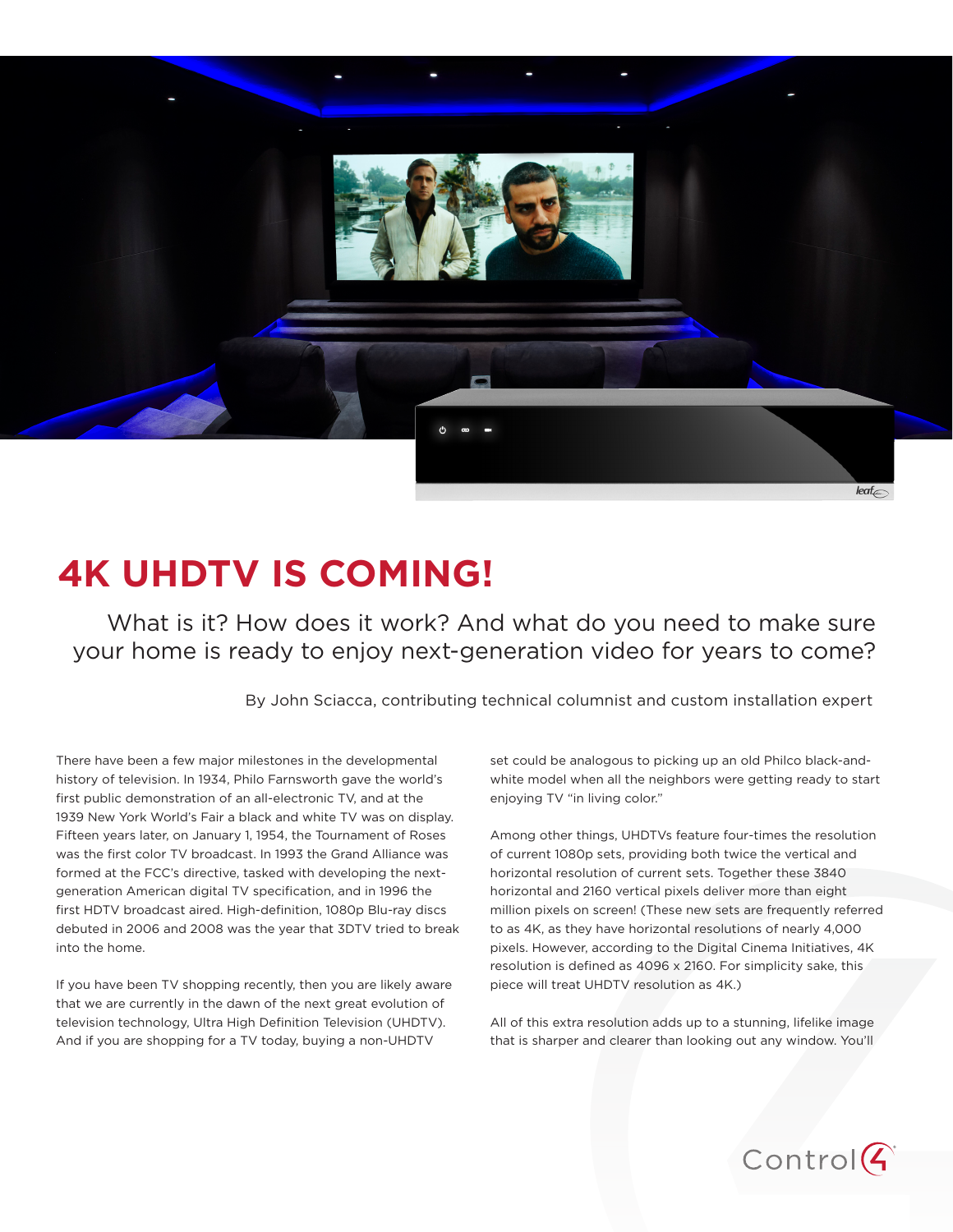notice little, micro details like never before such as the stitching and scuffs on a baseball, the dimples on a golf ball, and the scratches and pebbled texture on a football.

## **Keeping Pirates at Bay**

But beyond just a gorgeous picture UHDTV brings with it a few new wrinkles, and one of the biggest hurdles consumers will soon encounter is something called HDCP 2.2. And, if your video distribution infrastructure isn't prepared for it your brand new TV will end up with eight millions pixels of disappointing nothing.

HDCP stands for High-bandwidth Digital Content Protection and it has actually been around since 2000. Content creators—like Hollywood filmmakers—have always been concerned with piracy, but these concerns ramped exponentially when they started releasing material in pristine high definition formats. In digital versions that could be endlessly replicated with absolutely zero loss in quality.

While it was difficult to prevent piracy in the analog age, digital signals brought new tools and technologies to help thwart video bootleggers, and HDCP was developed by Intel to prevent people from copying protected digital content. Originally released as HDMI 1.0, the specifications have continued to develop and evolve as new technologies have been introduced and hackers have worked to break HDMI's code. Picture Benedict Cumberbatch in The Imitation Game, but instead of trying to crack the Enigma to stop WWII, he's trying to hack HDCP's unique set of 40 56-bit keys so he can illegally pirate copies of Star Wars.

HDCP essentially works by having the transmitting, source device—like a cable box, Blu-ray player, or media player –initiate a digital "handshake" that passes through all of the devices it is connected to. This creates a secure, theoretically unbreakable signal chain. Each "repeater" device the signal passes through decrypts the signal, then re-encrypts it and retransmits it along, confirming it is secure and that it is authorized to pass on the signal. The display, or TV, at the end of the chain is known as the "sink" and ultimately responds with an "OK to send" handshake telling the source everything is on the up-and-up. When it all works, you get a pristine image on the screen. When it doesn't, you get nothing.

#### **HDCP 2.2**

With UHDTV, a brand new, even more robust version of HDCP has been developed, 2.2. And for UHDTVs to display a true 4K image, every link in the digital chain must be HDCP 2.2 compliant. Unfortunately, it is possible that some early adopters may have purchased TVs that offer 4K resolution but that aren't HDCP 2.2 compliant, meaning they will be unable to enjoy true 4K content. (HDCP 2.2 only concerns itself with protecting UHDTV content,

so if you are only concerned with viewing traditional 1080p material like current Blu-ray discs or cable/satellite programming, then you won't have an issue, even when viewing it on a new 4K TV.)

If you have a basic setup consisting of just a 4K source and a 4K TV, you can simply connect a quality, high-speed rated HDMI cable directly to the TV and be set. However, if you are planning on designing a system that utilizes remotely located components, or plan on using a video distribution system to route multiple sources to multiple TVs around a home, then you will need to pay strict attention to make sure that all of the components in the signal chain path—audio/video receiver, video switch, or video transmitter/receiver—are HDCP 2.2 compliant or miss out on enjoying the splendor of true 4K video and instead get a black screen or an "unable to play video" message.

#### **Enter the Matrix**

Many modern whole-house audio/video distribution systems rely on a centrally located rack of electronics to send signals throughout the entire home. At the heart of these systems is a controller, like a Control4 HC250 or HC800, telling the system what to do and a device known as a matrix.

An HDMI audio/video matrix takes multiple HDMI sources in and routes them to multiple displays. Usually a matrix is described in terms like 4x4 or 8x8, with the first number referring to the number of source inputs and the second number describing the number of outputs. So a 6x4 matrix could route six separate sources—Blu-ray, cable box, AppleTV, etc.—to four different TVs.

The nice thing about a matrix is that it can simultaneously route any source input to any display output, and let multiple displays view the same input at once. For example, in a large home an equipment rack could hold multiple cable boxes, Blu-ray players, and media servers and every room in the home could have access to all the entertainment content without needing anything but a television in each room. This makes for an incredibly clean, efficient, and flexible installation.

Leaf was an industry leader in HDMI matrix technology, and its products were designed to integrate with Control4 systems. To gain an even stronger foothold in the A/V entertainment category and become a leader in video distribution, Control4 purchased Leaf in 2015, ensuring perfect and seamless integration of the entire product line with their control and entertainment systems.

Since the acquisition, the Leaf product-development and Control4 engineering teams have been working closely together, sharing expertise to develop new and innovative products to help push the boundaries of the connected home. One of the